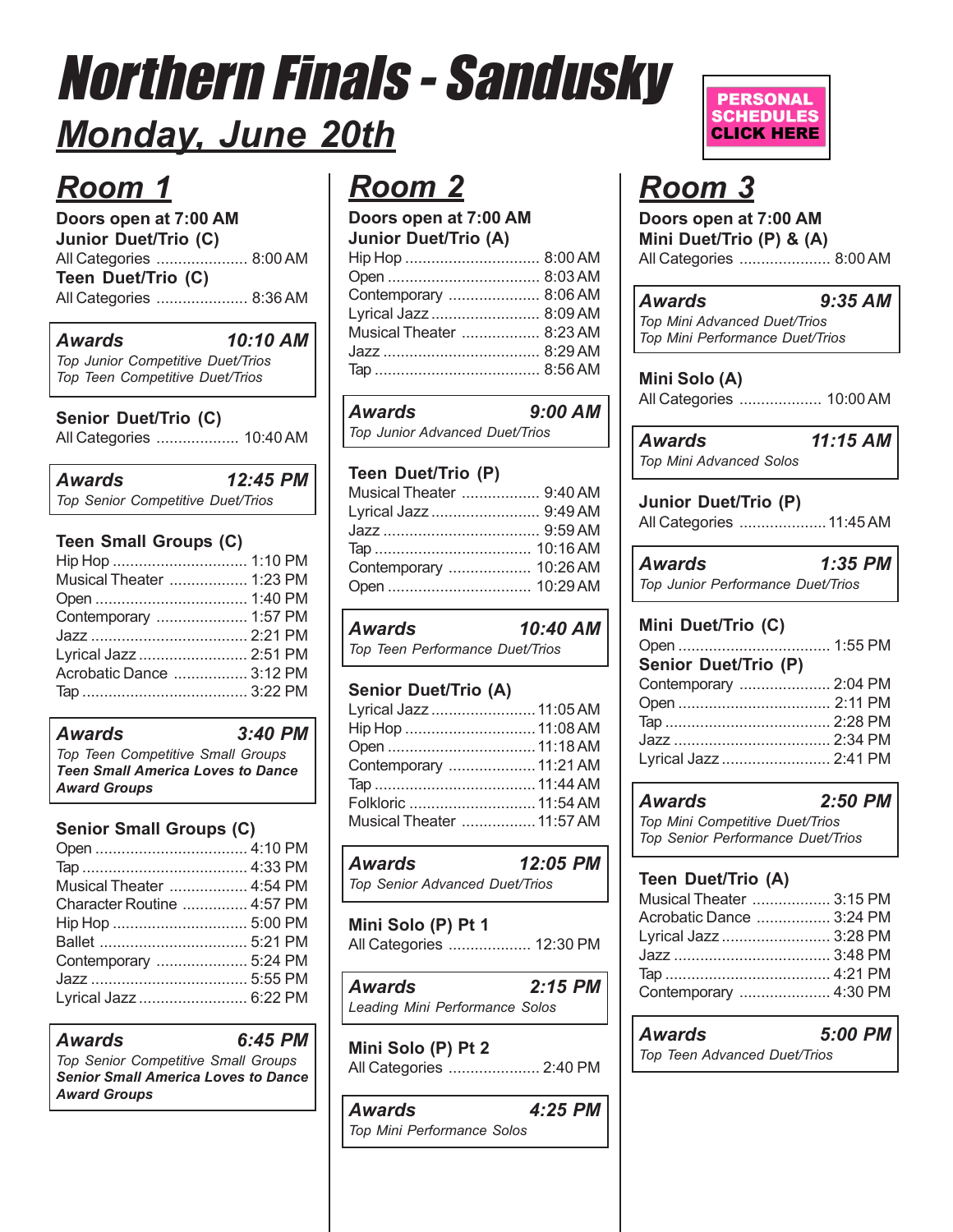# Northern Finals - Sandusky *Tuesday, June 21st*

### *Room 1*

**Doors open at 7:00 AM Teen Small Groups (A)** All Categories ..................... 8:00 AM

#### *Awards 10:30 AM Top Teen Advanced Small Groups*

**Senior Small Groups (A)** All Categories ....................11:00 AM **Teen Large Groups (A)** All Categories ................... 12:14 PM

#### *Awards 1:05 PM*

*Top Adult Advanced Small Groups Top Senior Advanced Small Groups Top Teen Advanced Large Groups*

#### **Mini Large Groups (A)**

| Lyrical Jazz  1:35 PM          |  |
|--------------------------------|--|
|                                |  |
|                                |  |
|                                |  |
|                                |  |
| <b>Junior Small Groups (C)</b> |  |
|                                |  |
| Musical Theater  2:12 PM       |  |
| Lyrical Jazz  2:15 PM          |  |
|                                |  |
|                                |  |
|                                |  |
|                                |  |
| Contemporary  3:13 PM          |  |
|                                |  |

#### *Awards 3:30 PM*

*Top Junior Competitive Small Groups Top Mini Advanced Large Groups Junior Small America Loves to Dance Award Groups*

#### **Mini Small Groups (P)**

| Acrobatic Dance  4:30 PM |  |
|--------------------------|--|
|                          |  |
|                          |  |
| Musical Theater  5:04 PM |  |
|                          |  |
| Lyrical Jazz  5:52 PM    |  |

### *Room 2*

**Doors open at 7:00 AM Senior Solo (C)** Tap ...................................... 8:00 AM Musical Theater .................. 8:25 AM Lyrical Jazz ......................... 8:35 AM Hip Hop ............................... 9:10 AM 15,17-19 Yrs Jazz ............... 9:16 AM

#### *Awards 9:40 AM Leading Senior Competitive Solos*

**Senior Solo (C)** Acrobatic Dance ............... 10:10 AM 15,16,18-19 Yrs Contemp . 10:13 AM

| Awards | 11:50 AM                         |  |
|--------|----------------------------------|--|
|        | Leading Senior Competitive Solos |  |

#### **Senior Solo (C)**

| 16 Yrs Jazz  12:25 PM         |  |
|-------------------------------|--|
| 17 Yrs Contemporary  12:44 PM |  |
|                               |  |

| Awards                              | 2:05 PM |  |
|-------------------------------------|---------|--|
| <b>Top Senior Competitive Solos</b> |         |  |

#### **Junior Solo (A)**

| Contemporary  2:53 PM |  |
|-----------------------|--|
| 10 Yrs Jazz  3:21 PM  |  |
| Lyrical Jazz  3:49 PM |  |
|                       |  |

| Awards                        | 4:35 PM |
|-------------------------------|---------|
| Leading Junior Advanced Solos |         |

#### **Junior Solo (A)**

| 9,11 Yrs Jazz  5:13 PM   |
|--------------------------|
| Musical Theater  6:21 PM |

*Awards 6:35 PM Top Junior Advanced Solos*

### *Room 3*

**Doors open at 7:00 AM Teen Solo (C) Pt 1** All Categories ..................... 8:00 AM

*Awards 9:10 AM Leading Teen Competitive Solos*

**Teen Solo (C) Pt 2** All Categories ..................... 9:40 AM

*Awards 11:00 AM Leading Teen Competitive Solos*

**Teen Solo (C) Pt 3** All Categories ....................11:30 AM

*Awards 12:25 PM Top Teen Competitive Solos*

#### **Senior Solo (P)**

| Pointe  12:53 PM           |  |
|----------------------------|--|
| Hip Hop  12:56 PM          |  |
| Folkloric  1:12 PM         |  |
|                            |  |
|                            |  |
| Lyrical Jazz  1:54 PM      |  |
| Adult Lyrical Jazz 2:32 PM |  |
| 15-16 Yrs Open  2:35 PM    |  |

| <b>Awards</b>                    | $2:45$ PM |
|----------------------------------|-----------|
| Leading Adult Performance Solos  |           |
| Leading Senior Performance Solos |           |

#### **Senior Solo (P)**

| 17-19 Yrs Open  3:20 PM  |  |
|--------------------------|--|
| Adult Open  3:26 PM      |  |
| Contemporary  3:29 PM    |  |
|                          |  |
| Musical Theater  5:02 PM |  |
|                          |  |

#### *Awards 5:15 PM*

*Top Adult Performance Solos Top Senior Performance Solos*

| <b>Awards</b>                     | 6:10 PM |
|-----------------------------------|---------|
| Top Mini Performance Small Groups |         |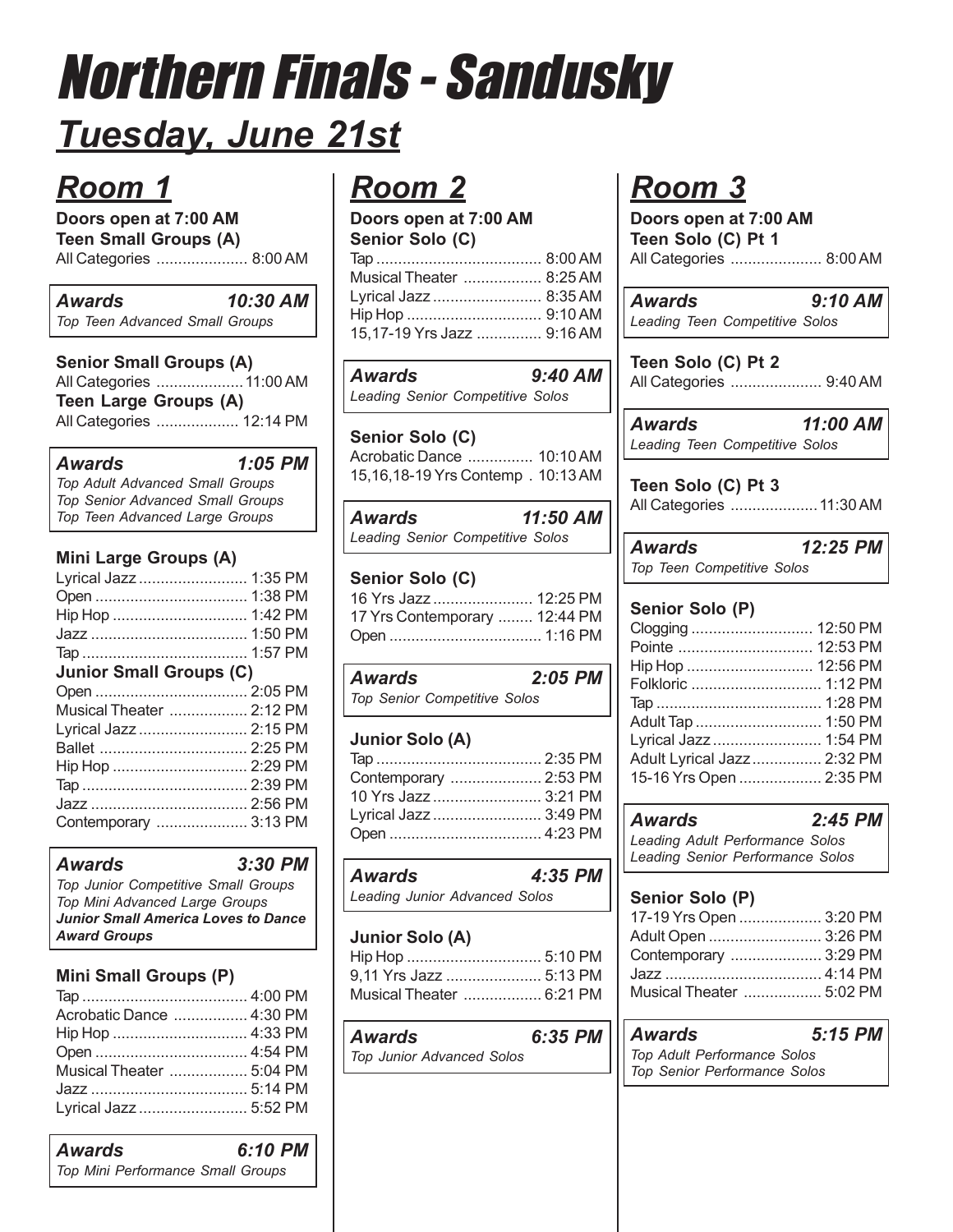## Northern Finals - Sandusky *Wednesday, June 22nd*

### *Room 1*

**Doors open at 7:00 AM Junior Small Groups (P), Mini Small Groups (C)** All Categories ..................... 8:00 AM

*Awards 10:10 AM Top Jr Perf. & Mini Comp. Small Groups Mini Small America Loves to Dance Award Groups*

#### **Teen Small Groups (P), Mini Small Groups (A)**

All Categories ................... 10:35 AM

| Awards | 12:40 PM                                |
|--------|-----------------------------------------|
|        | Top Mini Adv. & Teen Perf. Small Groups |

**Teen Large Groups (P), Mini Super Groups (A), Mini Large Groups (P)** All Categories ..................... 1:10 PM

#### *Awards 2:20 PM*

*Top Mini Advanced Super Groups Top Mini,Teen Performance Large Groups*

**Mini Large Groups (C), Senior Small Groups (P), Junior Small Groups (A)** All Categories ..................... 2:50 PM

*Awards 5:15 PM Top Junior Advanced Small Groups Top Mini Competitive Large Groups Top Senior Performance Small Groups Mini Lg/Super America Loves to Dance Award Groups*

**Junior Large Groups (C)** All Categories ..................... 5:45 PM

*Awards 7:05 PM Top Junior Competitive Large Groups*

**Teen Super Groups (C)** All Categories ..................... 7:35 PM

*Awards 8:30 PM Top Teen Competitive Super Groups*

### *Room 2*

**Doors open at 7:00 AM Junior Solo (C)**

| $5.11151$ $5.515$ $(5)$  |  |
|--------------------------|--|
| Musical Theater  8:00 AM |  |
|                          |  |
| Lyrical Jazz  8:37 AM    |  |
|                          |  |
|                          |  |

| <b>Awards</b>                    | $9:05$ AM |
|----------------------------------|-----------|
| Leading Junior Competitive Solos |           |

### **Junior Solo (C)**

| Acrobatic Dance  9:34 AM                                                         |                     |
|----------------------------------------------------------------------------------|---------------------|
|                                                                                  |                     |
| Contemporary  9:49 AM                                                            |                     |
| Senior Solo (A)                                                                  |                     |
|                                                                                  |                     |
|                                                                                  |                     |
| $\mathsf{T}_{\mathsf{a}\mathsf{n}}$ , and the state of $\mathsf{a}\in\mathsf{a}$ | $10.37$ $\Lambda$ M |

| ПІР ПОР ………………………   IU.ƏU AIVI |  |
|--------------------------------|--|
|                                |  |
| Folkloric  11:09 AM            |  |
|                                |  |

#### *Awards 11:15 AM*

*Top Junior Competitive Solos Leading Senior Advanced Solos*

### **Senior Solo (A)**

| Musical Theater  11:45 AM |  |
|---------------------------|--|
| Contemporary  11:57 AM    |  |
|                           |  |

| <b>Awards</b>                 | 1:40 PM |
|-------------------------------|---------|
| Leading Senior Advanced Solos |         |

#### **Senior Solo (A)** Lyrical Jazz ......................... 2:05 PM Jazz .................................... 3:21 PM Acrobatic Dance ................. 4:03 PM

*Awards 4:20 PM Top Senior Advanced Solos*

### *Room 3*

| Doors open at 7:00 AM |  |
|-----------------------|--|
| Teen Solo (A)         |  |
|                       |  |
| Ballet  9:36 AM       |  |
|                       |  |

| Awards |                             | 9:40 AM |  |
|--------|-----------------------------|---------|--|
|        | Leading Teen Advanced Solos |         |  |

| Teen Solo (A) |  |
|---------------|--|
|               |  |

| .                      |  |
|------------------------|--|
| Hip Hop  10:10 AM      |  |
| Lyrical Jazz  10:22 AM |  |

| Awards |                             | 11:55 AM |
|--------|-----------------------------|----------|
|        | Leading Teen Advanced Solos |          |

#### **Teen Solo (A)**

| Contemporary  12:35 PM |  |  |
|------------------------|--|--|
|                        |  |  |

*Awards 2:45 PM Leading Teen Advanced Solos*

#### **Teen Solo (A)**

| Acrobatic Dance  3:20 PM |  |
|--------------------------|--|
| Musical Theater  3:26 PM |  |
|                          |  |
| Mini Solo (A)            |  |
|                          |  |
|                          |  |
| Contemporary  4:30 PM    |  |
| Acrobatic Dance  4:36 PM |  |
| Musical Theater  4:39 PM |  |

*Awards 4:50 PM*

*Top Mini Competitive Solos Top Teen Advanced Solos*

### **Graduating Seniors:**

**Wednesday, June 22nd** is SENIOR DAY.

All graduating seniors are invited to enjoy the **Teacher Hospitality Suite** all day long!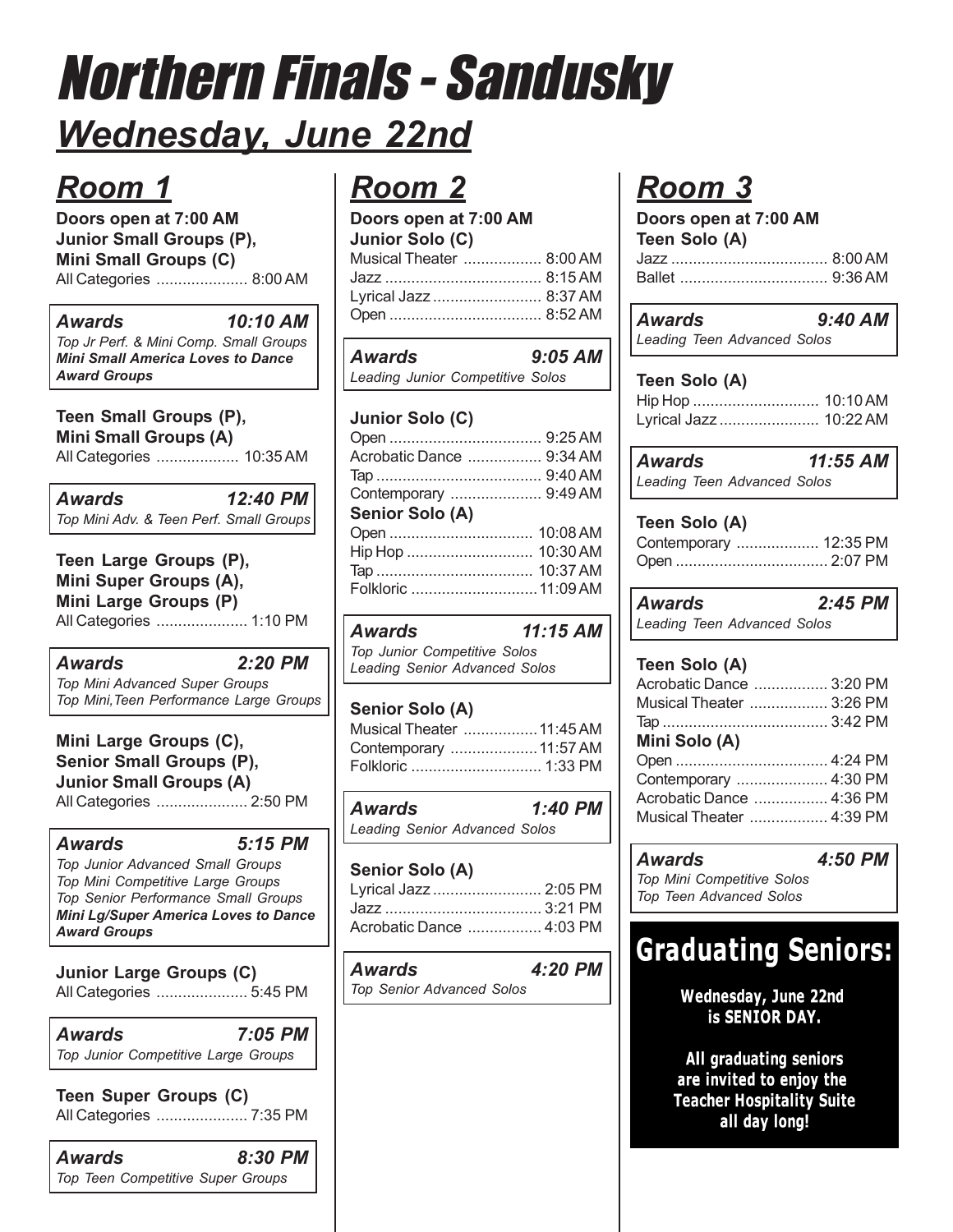## Northern Finals - Sandusky *Thursday, June 23rd*

### *Room 1*

**Doors open at 7:00 AM Sr Large (A), Jr Super (C)** All Categories ..................... 8:00 AM

#### *Awards 8:55 AM*

*Top Jr Comp. Super & Sr Adv. Large Jr Lg/Super America Loves to Dance*

**Senior Large Groups (C)** All Categories ..................... 9:20 AM

*Awards 10:40 AM Top Senior Competitive Large Groups*

**Teen Large Groups (C) Pt 1** All Categories ....................11:05 AM

*Awards 12:35 PM Leading Teen Competitive Large Groups*

**Teen Large Groups (C) Pt 2** All Categories ..................... 1:00 PM

*Awards 1:55 PM Top Teen Competitive Large Groups Teen Lg/Super America Loves to Dance*

**Jr Super (A), Sr Super (C)** All Categories ..................... 2:20 PM

*Awards 3:15 PM Top Jr Adv. & Sr Comp. Super Groups Sr Lg/Super America Loves to Dance*

**Jr Large (P) & (A), Teen Super (A)** All Categories ..................... 3:40 PM

*Awards 5:25 PM Top Jr Perf. & Adv. Large Groups Top Teen Advanced Super Groups*

*PRODUCTIONMANIA! 5:50 PM*

*Awards 7:30 PM PRODUCTIONMANIA! CHAMPIONS*

*Teacher America Loves to Dance Awards Meeting 8:00 PM*

### *Room 2*

**Doors open at 7:00 AM Teen Solo (P)**

| $10011$ UVIV $111$             |  |
|--------------------------------|--|
| Folkloric  8:00 AM             |  |
| Contemporary  8:09 AM          |  |
| Acrobatic Dance ……………. 9:00 AM |  |
|                                |  |
| Character Routine  9:10 AM     |  |
|                                |  |
|                                |  |

*Awards 9:25 AM Leading Teen Performance Solos*

| Teen Solo (P)         |  |
|-----------------------|--|
| Lyrical Jazz  9:55 AM |  |
|                       |  |

*Awards 11:15 AM Leading Teen Performance Solos*

#### **Teen Solo (P)** Jazz ...................................11:45 AM Musical Theater ................ 12:33 PM Open ................................. 12:45 PM

*Awards 1:05 PM Top Teen Performance Solos*

### **For Studio Owners:** At the Teachers' Hospitality Suite

**Drawing for a Custom Showstopper Prize** that was Specially made<br>for our 44th Showstopper **Anniversary Celebration!** 

We will give the prize away right after the 3:15 pm **Awards on Thursday to a Studio Owner in the Teacher Hospitality Suite.** 

You must be present to win.

## *Room 3*

| Doors open at 7:00 AM |  |
|-----------------------|--|
| Junior Solo (P)       |  |
| Hip Hop  8:00 AM      |  |
|                       |  |
|                       |  |

| <b>Awards</b> | 10:05 AM                         |
|---------------|----------------------------------|
|               | Leading Junior Performance Solos |

#### **Junior Solo (P)**

| Acrobatic Dance  10:35 AM   |  |
|-----------------------------|--|
|                             |  |
| Character Routine  11:06 AM |  |
| Musical Theater  11:15 AM   |  |
| Contemporary  11:27 AM      |  |

*Awards 11:50 AM Leading Junior Performance Solos*

#### **Junior Solo (P)**

| Lyrical Jazz  12:20 PM |  |
|------------------------|--|
|                        |  |

*Awards 1:35 PM Top Junior Performance Solos*